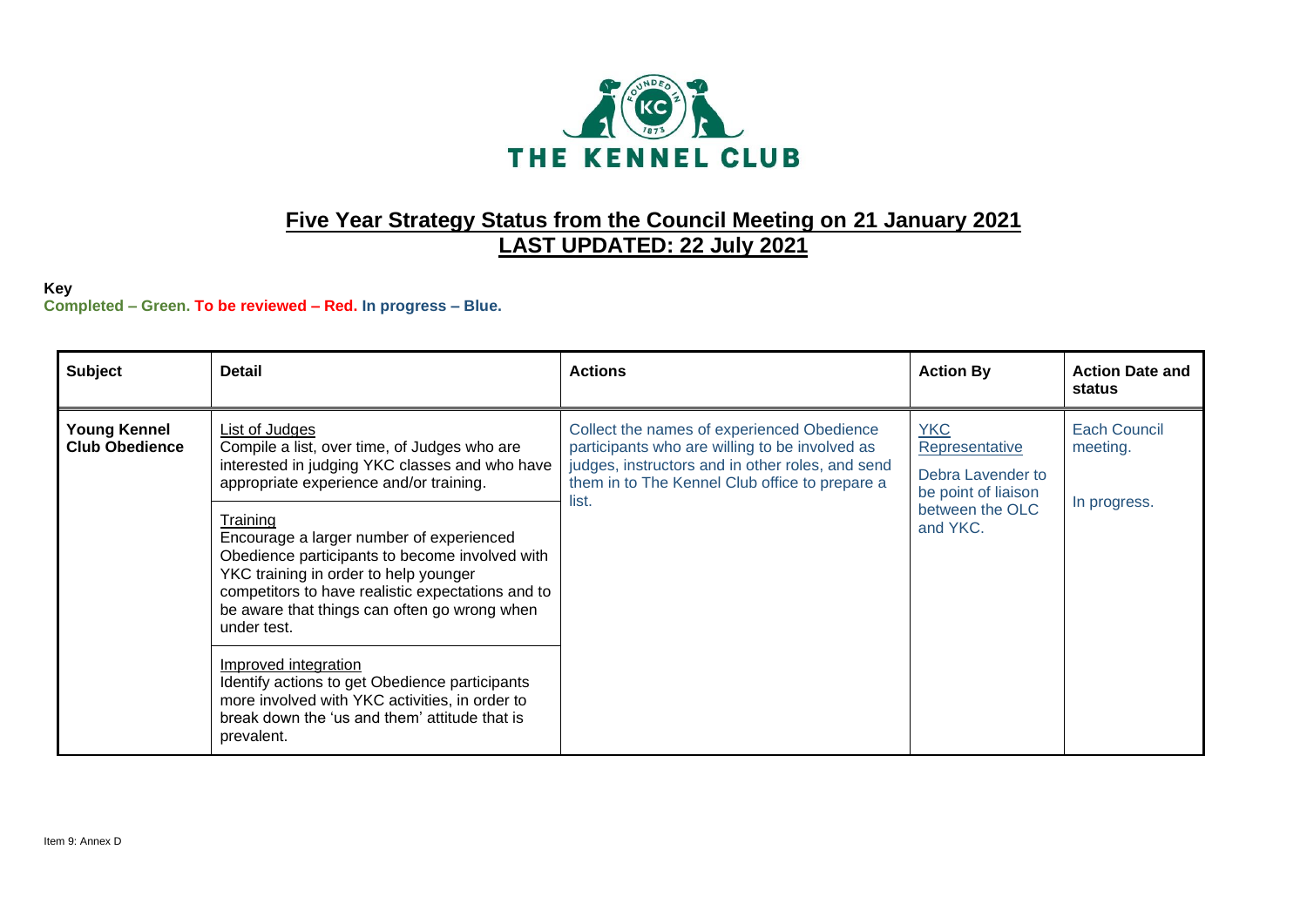

| Judges Guidance<br>Produce guidance for judges on YKC structures<br>and regulations and what is expected of judges<br>in YKC classes, with the guidance incorporated<br>into Judges' Seminars and training. |  |  |
|-------------------------------------------------------------------------------------------------------------------------------------------------------------------------------------------------------------|--|--|
|                                                                                                                                                                                                             |  |  |

| <b>Reviewing the</b><br>structure of<br>obedience<br>classes | To consider ways in which the discipline could<br>progress and develop in the future, in light of<br>concerns over low entry numbers. | All members of the Council had been requested<br>to submit to the Chairman of the Council, a list<br>of positive suggestions in light of concerns<br>raised over the number of entries received at<br>obedience shows. All such suggestions would<br>be used as a basis for further discussion with a<br>view to developing a plan for ongoing strategic<br>development of the discipline. | <b>Council members</b><br>and Chairman | The review would<br>be given further<br>consideration by<br>the Council at its<br>meeting in July<br>2021. |
|--------------------------------------------------------------|---------------------------------------------------------------------------------------------------------------------------------------|--------------------------------------------------------------------------------------------------------------------------------------------------------------------------------------------------------------------------------------------------------------------------------------------------------------------------------------------------------------------------------------------|----------------------------------------|------------------------------------------------------------------------------------------------------------|
|                                                              |                                                                                                                                       |                                                                                                                                                                                                                                                                                                                                                                                            |                                        |                                                                                                            |

| Council<br>engagement with<br>grass-roots | Improve methods of Council engagement and<br>communication with grass-roots competitors to<br>encourage wider participation in Council | Representatives to visit clubs in their areas to<br>discuss obedience issues.                                                                                                                                                                                                                                                                                                                 | Council members | In progress.    |
|-------------------------------------------|----------------------------------------------------------------------------------------------------------------------------------------|-----------------------------------------------------------------------------------------------------------------------------------------------------------------------------------------------------------------------------------------------------------------------------------------------------------------------------------------------------------------------------------------------|-----------------|-----------------|
| competitors                               | matters.                                                                                                                               | Review effectiveness of current communication<br>methods and consider improvements. Area<br>meetings to be publicised to clubs when Council<br>agendas are issued to increase attendance.<br>Survey Monkey used to garner views on agenda<br>items with competitors.<br>Clubs to be provided with an explanation of the<br>Council process and committee structure within<br>The Kennel Club. | Council members | To be reviewed. |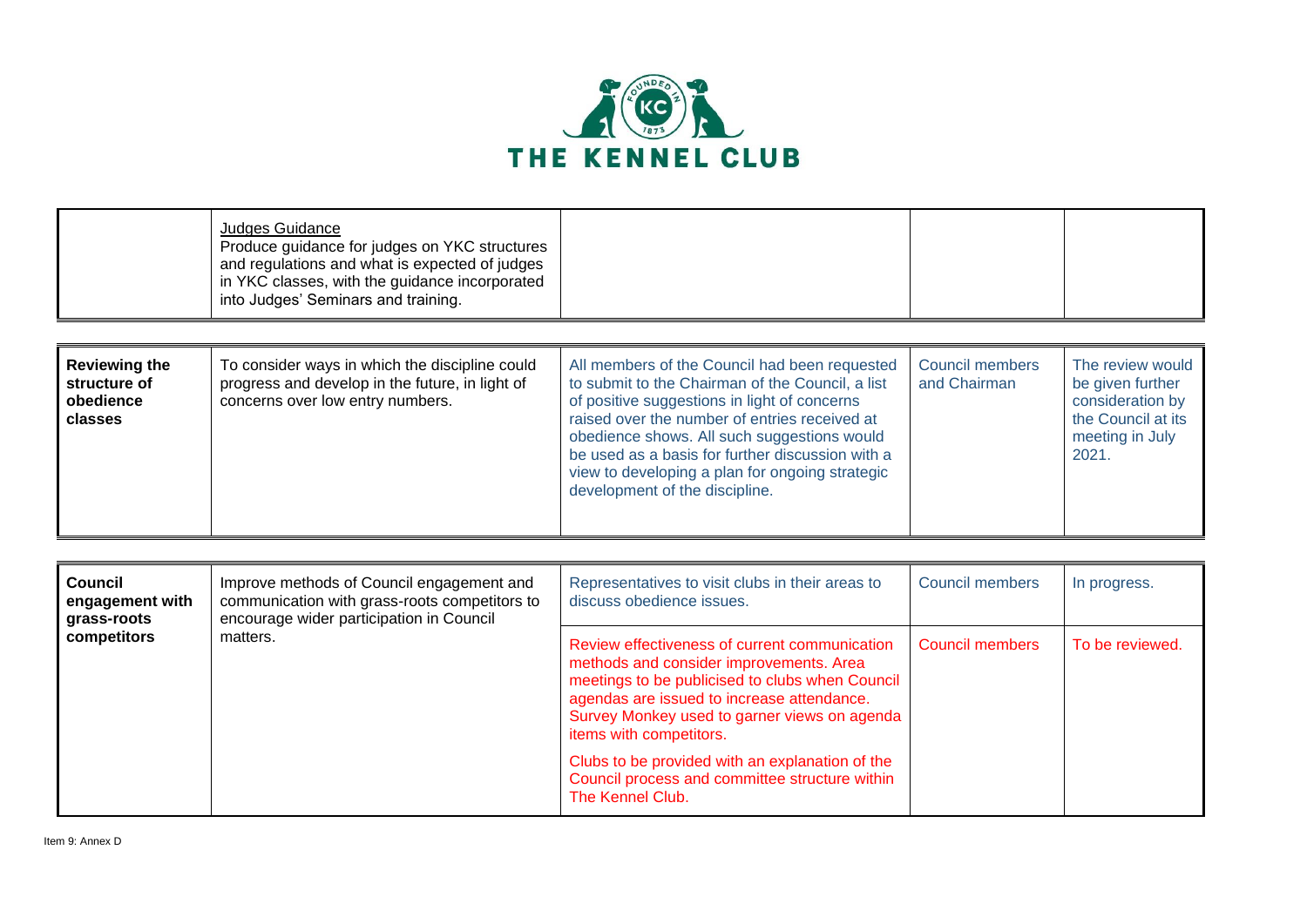

|  | Review the process of Council nominations and Council members<br>consider methods of implementation to promote<br>better involvement of grass-roots competitors in<br>the procedure. | l To be reviewed. |
|--|--------------------------------------------------------------------------------------------------------------------------------------------------------------------------------------|-------------------|
|  |                                                                                                                                                                                      |                   |

| <b>Attract</b><br>newcomers into<br><b>Obedience</b> | Provide additional opportunities and incentives<br>for Pre-Beginners level competitors in order to<br>continue attracting new people into the sport. | Discuss innovative ideas and review the<br>effectiveness of existing initiatives such as the<br><b>Special Pre-Beginners Stakes.</b>                                                                              | Council                        | To be reviewed. |
|------------------------------------------------------|------------------------------------------------------------------------------------------------------------------------------------------------------|-------------------------------------------------------------------------------------------------------------------------------------------------------------------------------------------------------------------|--------------------------------|-----------------|
|                                                      |                                                                                                                                                      | Promotion of Obedience within the regions by<br>providing demonstrations at clubs to allow more<br>people access to the discipline.                                                                               | Council members                | To be reviewed. |
|                                                      |                                                                                                                                                      | Creation of a press pack to assist societies in<br>publicising shows. Agreed that no further action<br>would be taken at this time due to other<br>activities taking place but will be reviewed in the<br>future. | Mr Harlow / Council<br>members | To be reviewed. |
|                                                      |                                                                                                                                                      | Providing information packs to local authorities<br>for distribution to schools to increase awareness<br>of competitive obedience amongst a younger<br>audience.                                                  | Yet to be agreed.              | To be reviewed. |
|                                                      |                                                                                                                                                      | Role of rally in attracting competitors into<br>obedience to be considered in the light of<br>proposed adoption of rally as a Kennel Club<br>regulated activity.                                                  | Yet to be agreed.              | To be reviewed. |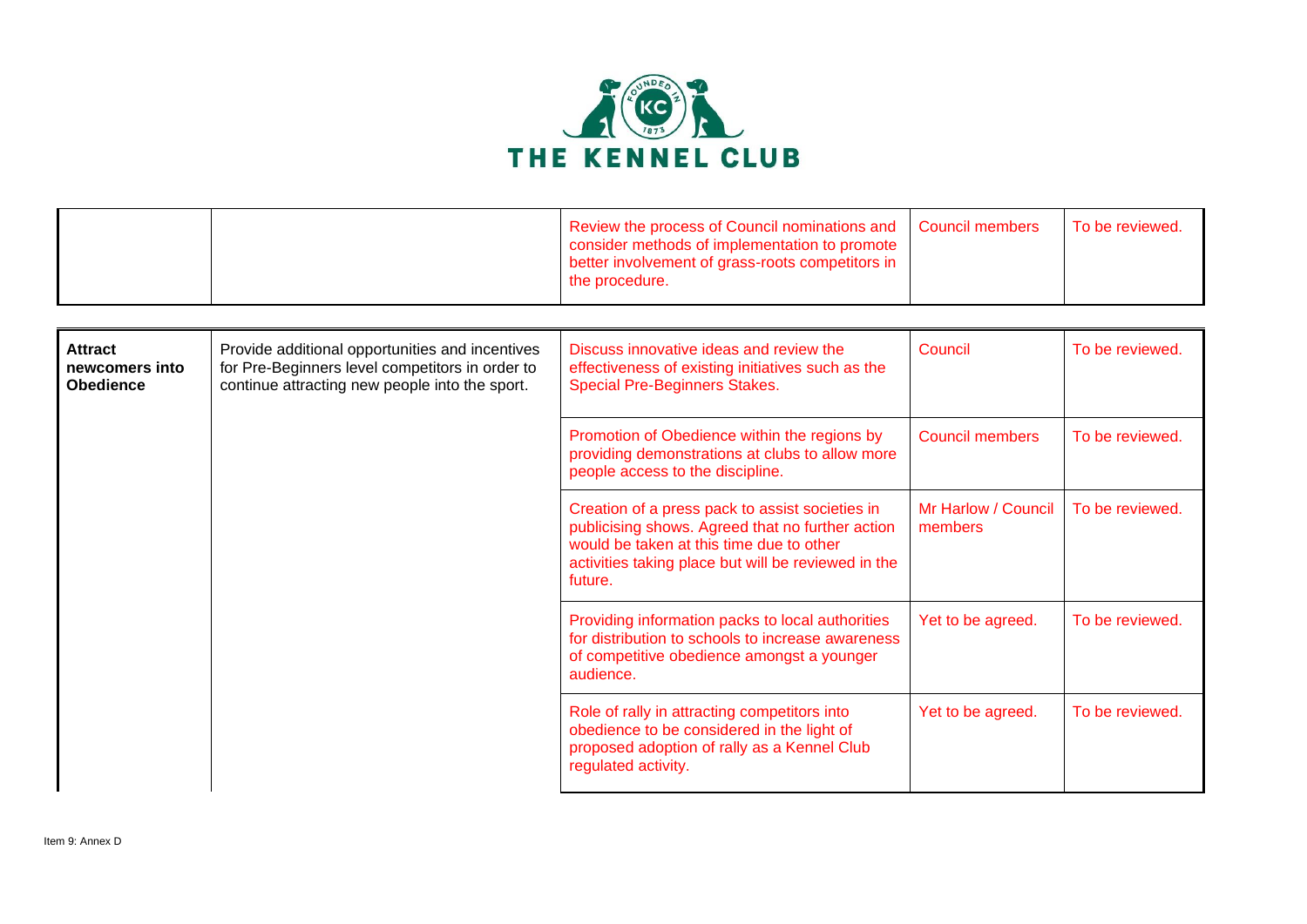

|  | Promotion of obedience in liaison with The<br>Kennel Club Good Citizen Dog Scheme<br>department to encourage participants to<br>progress into competitive obedience. | In progress | To be discussed<br>February 2020. |
|--|----------------------------------------------------------------------------------------------------------------------------------------------------------------------|-------------|-----------------------------------|
|--|----------------------------------------------------------------------------------------------------------------------------------------------------------------------|-------------|-----------------------------------|

| Crufts - promote<br>Obedience to<br>potential<br>newcomers | Promote Obedience at Crufts through the use of<br>an information desk adjacent to the main<br>Obedience ring                                                                                             | Plan and design stand, obtain display and<br>informational material, manage rosters for an<br>information stand.                                                                                                                                                  | Mr Rutter / Council<br>members | Ongoing                                                                  |
|------------------------------------------------------------|----------------------------------------------------------------------------------------------------------------------------------------------------------------------------------------------------------|-------------------------------------------------------------------------------------------------------------------------------------------------------------------------------------------------------------------------------------------------------------------|--------------------------------|--------------------------------------------------------------------------|
|                                                            | The use of a screen over the Obedience ring to<br>provide explanations of what is happening,<br>more explanatory commentary before sessions<br>start, and explanatory slide-shows to be<br>investigated. | Investigate costs, discuss feasibility with the<br>Crufts management and Committee, develop<br>action plan.                                                                                                                                                       | <b>Council members</b>         | Ongoing                                                                  |
|                                                            | Introduce commentary for the Inter-Regional<br>competition at Crufts 2012 with a view to extend<br>to other competitions.                                                                                | Consider methods to better utilise the<br>opportunities available to promote Obedience at<br>Crufts, in particular in the show guide.                                                                                                                             | <b>Council members</b>         | Ongoing                                                                  |
|                                                            |                                                                                                                                                                                                          | Investigate feasibility with the Crufts<br>management and Committee and action as<br>appropriate. Commentary expanded to cover<br>World Cup competition at Crufts 2013. Agreed<br>to expand to cover dog work in 2014 but not<br>other competitions at this time. | <b>Council members</b>         | All events now<br>include live<br>commentary from<br><b>Crufts 2016.</b> |